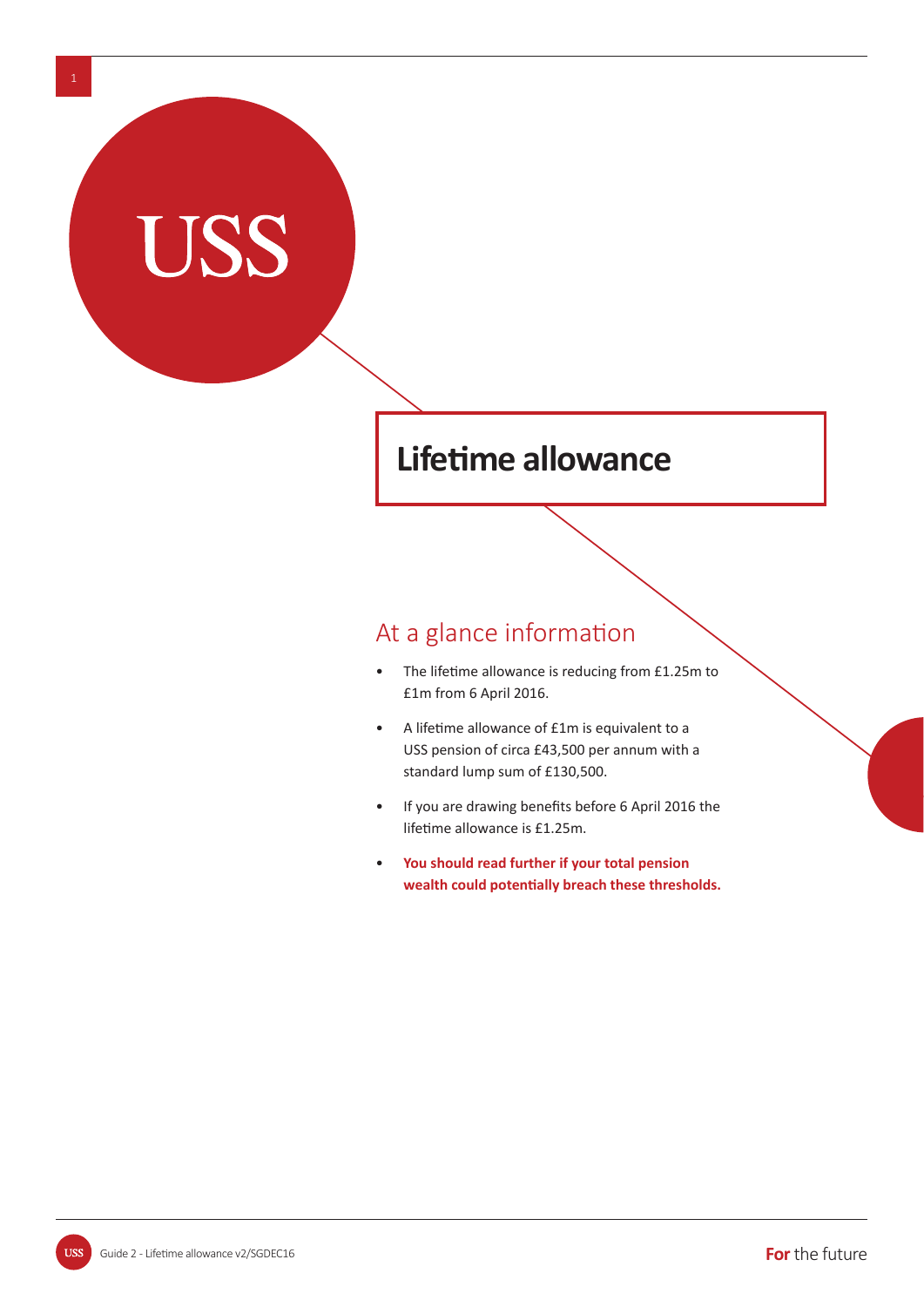# **LifeƟ me allowance**

#### Lifetime allowance threshold

The lifetime allowance (LTA) is a threshold for the amount of pension benefits that can be built up with favourable tax treatment – this applies across all pension schemes, not just USS. You can build up benefits in excess of this allowance but benefits over the allowance will be subject to a tax charge.

| <b>Effective date</b> | <b>Amount</b> |
|-----------------------|---------------|
| 2016/17               | £1m           |
| 2015/16               | £1.25m        |
| 2014/15               | £1.25m        |
| 2013/14               | £1.5m         |

### How do I know if I have exceeded the ITA?

In order to check whether or not you have exceeded the LTA, the value of your benefits across all pension schemes needs to be calculated. For a defined benefit scheme, this value is equal to your total annual pension from USS multiplied by 20, plus any cash lump sum taken at retirement. If you pay money purchase AVCs to Prudential the value of this fund should also be taken into account. Under the revised USS benefit structure, the LTA amount will include your defined benefit saving plus any defined contribution saving.

The chart at the end of this factsheet is a quick 'ready-reckoner' showing the LTA value of different combinations of USS service and salary. It is more accurate for members of the final salary section but can also provide a useful guide for members of the career revalued benefits section. If you have pension saving outside of USS you will need to get the value of those pension benefits from your other provider and add that to your USS pension provision.

Should you need a more precise LTA value please contact USS directly using the following e-mail address: **correspondence-team@uss.co.uk**

#### Will HMRC be making any protections available?

Two protections will be available, fixed protection 2016 and individual protection 2016. They are similar to protections made available in previous years.

Under fixed protection unless you stop building up benefits in USS fixed protection will be lost. With individual protection you can continue to build up benefits with USS, but which would then be subject to a tax charge when you do eventually retire.

HMRC will provide an online application process for both forms of protection, albeit this is unlikely to be available until July 2016. Further guidance will be published to explain the interim process that will apply before July.

If you have already used a previous HMRC protection, you need not apply again. Although you may wish to seek financial advice.

**TISS**